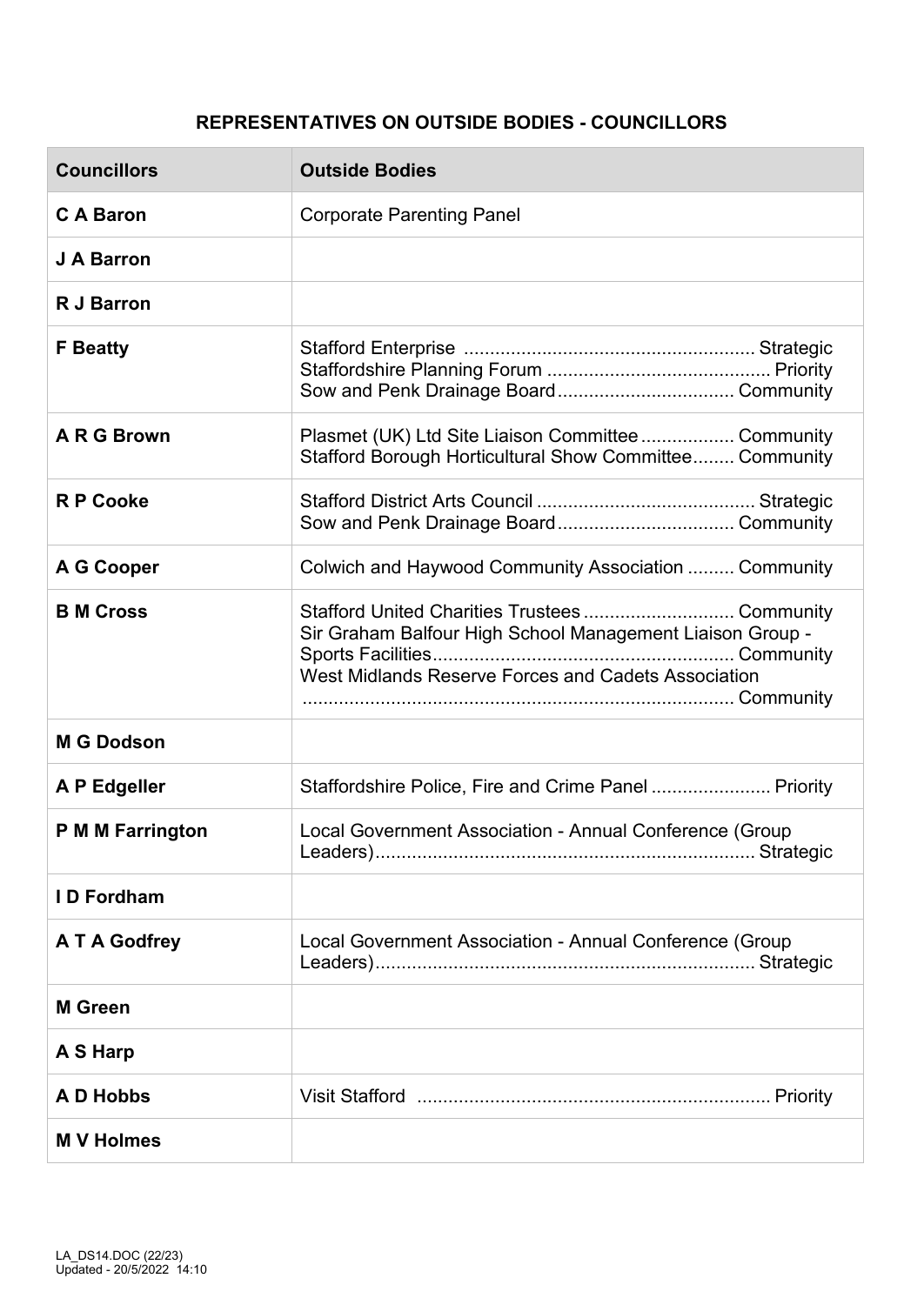| <b>Councillors</b>  | <b>Outside Bodies</b>                                                                                              |
|---------------------|--------------------------------------------------------------------------------------------------------------------|
| J Hood              | Health and Care Overview and Scrutiny Committee (Staffordshire                                                     |
| <b>RA James</b>     | Swynnerton Village Hall Management Committee Community<br>Local Liaison Committee - Swynnerton ROF Site  Community |
| <b>E G R Jones</b>  | Joint Playing Fields Committee - Barlaston Community                                                               |
| P W Jones           |                                                                                                                    |
| W J Kemp            |                                                                                                                    |
| <b>R</b> Kenney     | Local Government Association - Annual Conference (Group                                                            |
| P A Leason          |                                                                                                                    |
| A M Loughran        | Stafford United Charities Trustees  Community                                                                      |
| <b>D</b> McNaughton |                                                                                                                    |
| <b>A Nixon</b>      | Stafford Borough Horticultural Committee (Allotments)                                                              |
| J A Nixon           | Stafford Borough Horticultural Committee (Allotments)                                                              |
| L Nixon             |                                                                                                                    |
| <b>GPK Pardesi</b>  |                                                                                                                    |
| A N Pearce          |                                                                                                                    |
| <b>J M Pert</b>     | Stafford United Charities Trustees  Community<br><b>Cotes and Standon Community Centre Management Committee</b>    |
| <b>M Phillips</b>   | Campaign to Protect Rural England (Staffordshire Branch)                                                           |
| <b>J K Price</b>    | Staffordshire Local Government Association - Joint Waste                                                           |